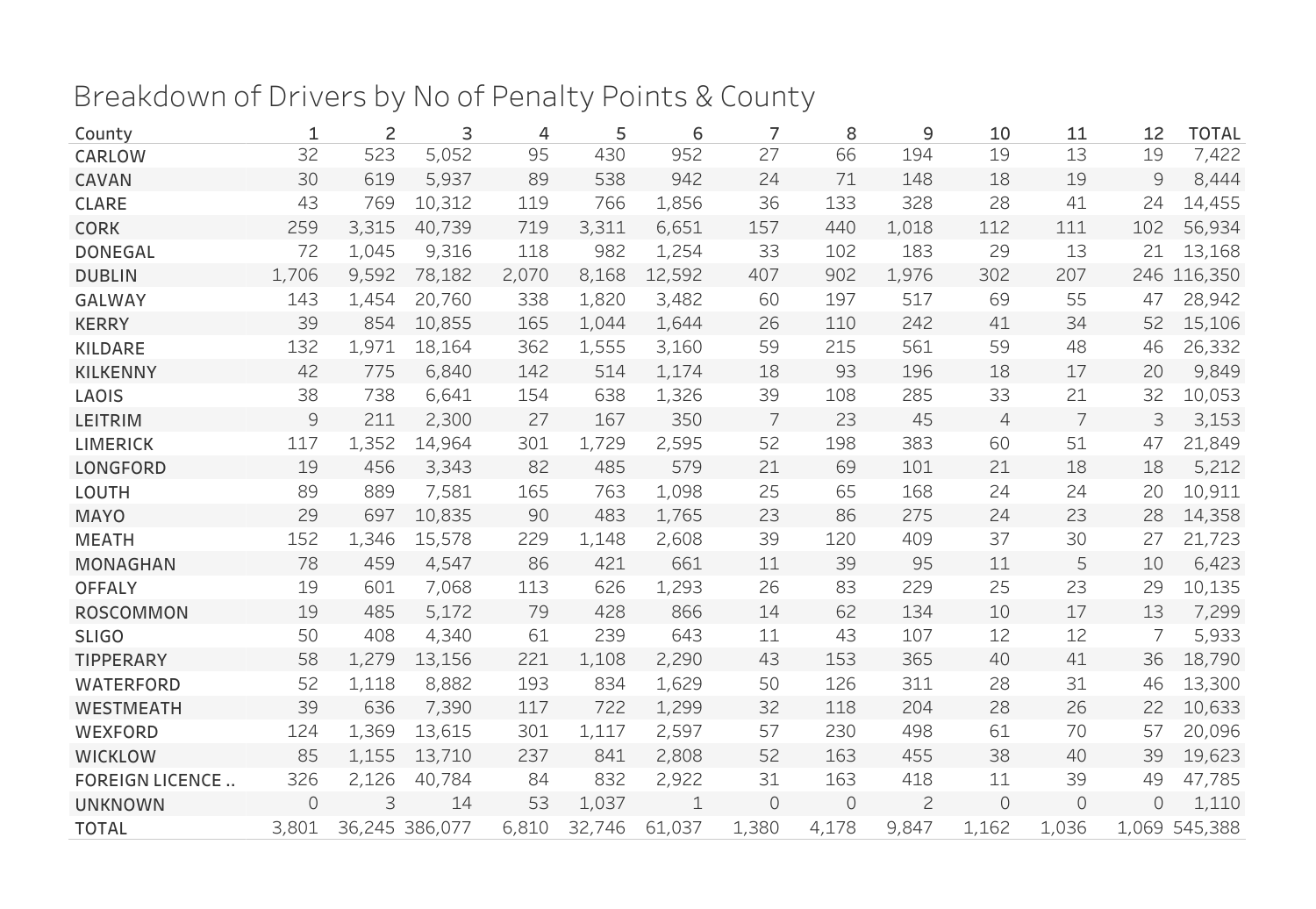## Breakdownof Drivers by No of Penalty Points

#### PointsIssued No ofDrivers

| 1              | 3,801   |
|----------------|---------|
| $\overline{c}$ | 36,245  |
| 3              | 386,077 |
| 4              | 6,810   |
| 5              | 32,746  |
| 6              | 61,037  |
| 7              | 1,380   |
| 8              | 4,178   |
| 9              | 9,847   |
| 10             | 1,162   |
| 11             | 1,036   |
| 12             | 1,069   |
| <b>TOTAL</b>   | 545,388 |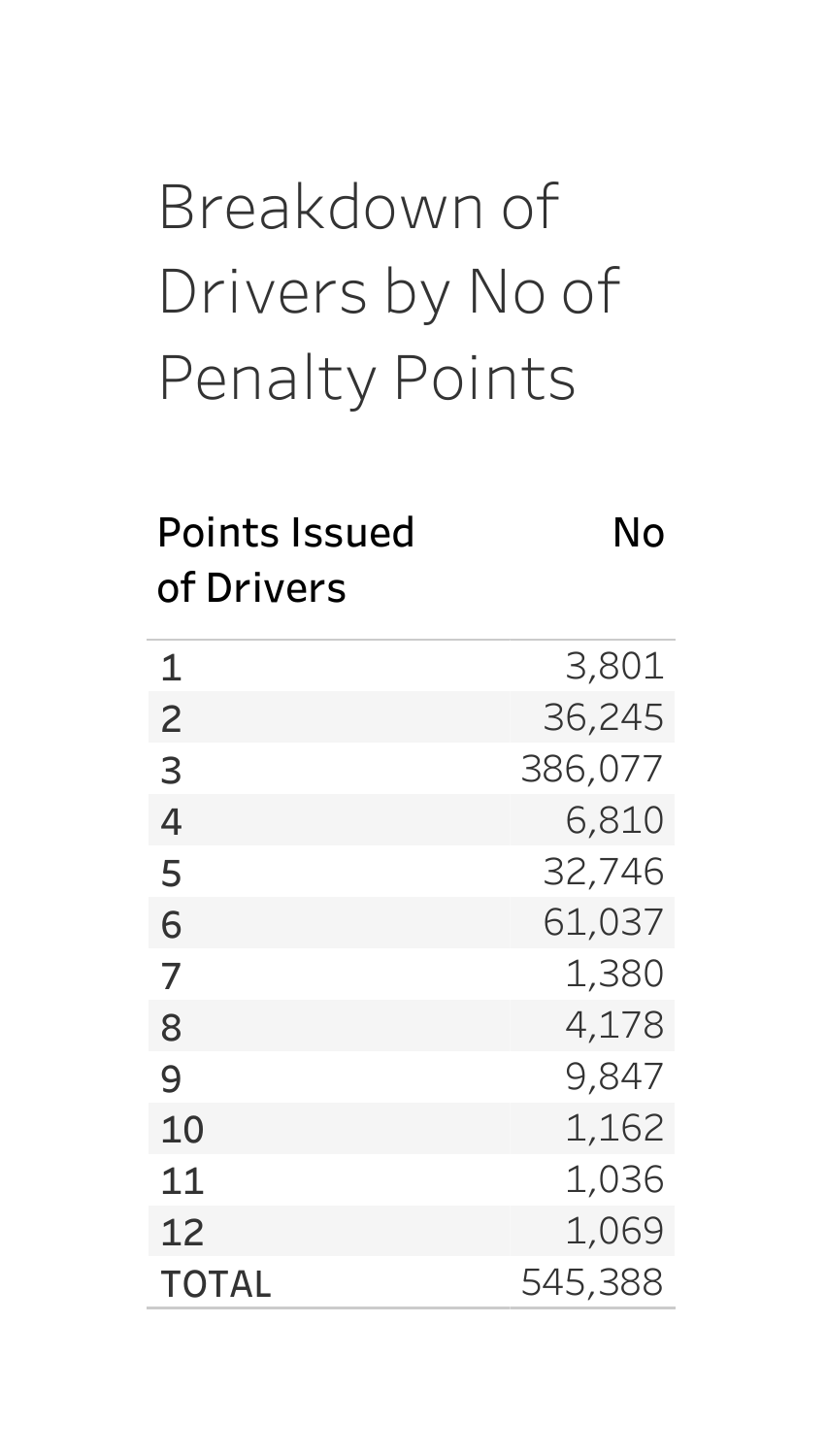# Number of Notices Issued for Offence Type by County

|                                                                                               |                       | NAV         |                     | CORK        | NEG                   |               | <b>NN</b>           | ERRY      | ⋖           |                       | LAOIS         |          | 쯦<br>Σ.     | NGF      |                    | <b>MAYO</b> | EAT       | <b>ONAG</b> | FALY     | SCO      | <b>SLIGO</b> |           | ATER        | in,       |                       | <b>VICKLO</b> |                                | UNKNO. |                 |
|-----------------------------------------------------------------------------------------------|-----------------------|-------------|---------------------|-------------|-----------------------|---------------|---------------------|-----------|-------------|-----------------------|---------------|----------|-------------|----------|--------------------|-------------|-----------|-------------|----------|----------|--------------|-----------|-------------|-----------|-----------------------|---------------|--------------------------------|--------|-----------------|
| Offence Type                                                                                  |                       |             |                     |             |                       | $\Omega$      |                     | ⊻         | KILD.       |                       |               |          |             |          |                    |             |           |             |          |          |              |           |             |           |                       |               |                                |        |                 |
| 22-35mcg of alcohol per 100ml of breath<br>50-80mg of alcohol per 100ml of blood              |                       |             |                     | 23          |                       | 23            | 10                  |           | 10          |                       |               |          |             |          |                    |             |           |             |          |          |              | 10        |             |           |                       |               |                                |        | 151<br>23       |
| 67-107mg of alcohol per 100ml of urine                                                        |                       |             |                     |             |                       |               |                     |           |             |                       |               |          |             |          |                    |             |           |             |          |          |              |           |             |           |                       |               |                                |        | 17              |
| Adult Failing to wear Safety Belt cat. M1 V                                                   | 185                   | 107         |                     | 927         |                       | 270           | 641                 |           |             |                       | 297           |          | 791         |          | 137                | 229         | 249       | 143         |          | 139      |              |           | 262         | 215       | 683                   | 329           | 874                            | 21     | 10,159          |
| Adult Failing to wear Safety Belt cat. M2 V                                                   |                       |             |                     |             |                       | 35<br>19      |                     | 10        |             |                       |               |          |             |          |                    |             |           |             |          |          |              |           |             |           | 13                    |               | 21<br>19                       |        | 243<br>154      |
| Adult Failing to wear Safety Belt cat. M3 V<br>Adult Failing to wear Safety Belt cat. N1 V    | 65                    | 54          | 109                 | 220         | 160                   | 286           | 200                 | 131       | 168         |                       | 126           | 39       | 316         |          | 63                 | 64          | 109       | 58          | 142      | 88       | 38           | 99        | 8s          | 54        | 229                   | 178           | 295                            | 1 ೧    | 3,478           |
| Adult Failing to wear Safety Belt cat. N2 V                                                   | 44                    | 12          | 36                  | 155         | 39                    | 171           | 84                  | 41        | 87          | 66                    | 44            |          | 38          |          | 32                 | 17          | 54        | 15          | 28       | 15       |              |           | 41          | 15        | 72                    | 58            | 148                            |        | 1,381           |
| Adult Failing to wear Safety Belt cat. N3 V                                                   | 27                    | 23          | 35                  | 157         | 42                    | 208           | 40                  | 32        | 83          | 35                    | 51            |          | 115         | 13       | 38                 | 11          | 59        | 59          | 31       | 22       |              | 65        | 35          | 22        | 86                    | 51            | 369                            |        | 1,727           |
| Bald/Not maintained/cause damage tyre-L<br>Bald/Not maintained/cause damage tyre-L            | 18                    | 24<br>25    | 35<br>21            | 132<br>87   | 38<br>16              | 169<br>71     | 65<br>42            | 65<br>43  | 38<br>23    | 33<br>11              | 14<br>18      |          | 54<br>21    | 29<br>20 | 14<br>15           | 26<br>15    | 28<br>20  | 15<br>11    | 19       | 19<br>17 | 10<br>- 9    | 42<br>40  | 36<br>17    | 18<br>14  | 35<br>29              | 19            | 94<br>65                       |        | 1,097<br>675    |
| Bald/Not maintained/cause damage tyre-                                                        |                       | 35          | 32                  | 150         | 35                    | 162           | 57                  | 65        | 35          | 35                    | 29            |          | 61          | 39       | 14                 | 32          | 30        | 15          | 18       | 21       | 26           | 52        | 32          | 27        | 37                    | 24            | 119                            |        | 1,198           |
| Bald/Not maintained/cause damage tyre-                                                        | 11                    | 15          | 18                  | 88          | 16                    | 52            | 57                  | 33        | 19          | 18                    | 13            |          | 24          | 16       | 12                 | 9           | 18        | 11          | 12       | 15       |              | 39        | 13          | 11        | 17                    | 18            | 75                             |        | 647             |
| Breach of duties on occurrence of an accid<br>Breach of motorway outside lane driving r       | 17                    |             | 16                  | 181         | 25<br>$\cap$          | 154           | 64<br>$\mathcal{P}$ | 29        | 22          | 12<br>$\cap$          | 10<br>$\cap$  |          | 41          | 10       | 13<br>$\mathbf{z}$ | 17          | 19        |             | 11       | 10<br>3  | $\cap$       | 31        | 11          | 16        | 16                    | 15            | 10<br>22                       |        | 769<br>62       |
| Careless Driving contrary to section 52(1)                                                    | 17                    | 33          | 65                  |             | 49                    | 293           | 126                 | 92        |             | 32                    | 33            |          | 121         |          | 43                 | 33          |           |             |          | 16       |              |           |             |           | 78                    |               |                                | 29     | 1,840           |
| Contravention of requirements at junctions                                                    |                       |             |                     |             |                       | 15            |                     |           |             |                       |               |          |             |          |                    |             |           |             |          |          |              |           |             |           |                       |               |                                |        | 24              |
| Contravention of requirements for reversi<br>Contravention of rules for use of mini roun      |                       |             |                     |             |                       |               |                     |           |             |                       |               |          |             |          |                    |             |           |             |          |          |              |           |             |           |                       |               |                                |        | 18<br>25        |
| Cross continuous white line/broken white                                                      | 41                    | 68          |                     | 339         | 153                   | 338           | 236                 | 135       | 168         | 64                    | 69            |          | 103         | 36       | 53                 | 121         | 166       | 73          |          | 62       | 50           | 159       | 115         | 55        | 93                    | 119           | 276                            | 16     | 3,265           |
| Crossing 'No Entry' sign                                                                      |                       |             |                     |             |                       | 142           |                     |           |             |                       |               |          |             |          | 8                  |             | 17        |             |          | $\cap$   |              |           |             |           |                       |               | 12                             |        | 286             |
| Dangerous Driving Reduced to Careless Dr                                                      | 21                    | 37          | 26                  | 217         | 129                   | 220           | 89                  | 75        | $Q_4$       | 38                    | 30            |          |             | 19       | 46                 | 33          | 45        | 39          | 38       | 27       | 24           |           | 43          | 27        | 67                    | 45            | 68                             | 112    | 1,745           |
| Drive against flow of traffic on motorway<br>Drive from right lane to another without y       |                       |             |                     |             |                       |               |                     |           |             |                       |               |          |             |          |                    |             |           |             |          |          |              |           |             |           |                       |               |                                |        | 29              |
| Drive on hardshoulder/non carriageway -                                                       |                       |             |                     |             |                       | 41            |                     |           |             |                       |               |          |             |          |                    |             | 13        |             |          |          |              |           |             |           |                       |               |                                |        | 135             |
| Driver (Owner) Exceeding Maximum Load                                                         |                       |             |                     |             |                       |               |                     |           |             |                       |               |          |             |          |                    |             |           |             |          |          |              |           |             |           |                       |               |                                |        | 32              |
| Driver (Owner) Exceeding Maximum Weight<br>Driver Exceeding Design Gross Vehicle We           |                       |             |                     |             |                       |               |                     |           |             |                       |               |          |             |          |                    |             |           |             |          |          |              |           |             |           |                       |               |                                |        | 61              |
| Driver Exceeding Maximum Weight                                                               |                       |             |                     |             |                       |               | 10                  |           |             |                       |               |          |             |          |                    |             |           |             |          |          |              |           |             |           |                       |               |                                |        | 77              |
| Driver Exceeding Unladen Weight                                                               |                       |             |                     |             |                       |               |                     |           |             |                       |               |          |             |          |                    |             |           |             |          |          |              |           |             |           |                       |               |                                |        |                 |
| Driver Fail ensure Passenger U/17 wear Sa.                                                    | 22                    | 32          | 84                  | 154         | 23                    | 304           | 70                  | 67        | 56          | 32                    | 57            |          | 139         | 24       | 27                 | 21          | 50        | 18          | 60       | 25       | 11           | 71        | 61          | 17        | 99                    | 40            | 170                            |        | 1,738           |
| Driver Fail Restrain Child 0/3 in Child Rest<br>Driver Fail Restrain Child U/3 in Child Rest. | 32<br>12 <sup>7</sup> | 19          | 67<br>32            | 203<br>74   | 39<br>17              | 345<br>147    | 163<br>54           | 117<br>48 | 79<br>26    | 29                    | 60            |          | 138<br>63   | 53<br>28 | 18<br>16           | 93          | 34        | 23          | 57<br>18 | 33       | 25           | 19        | 39<br>20    | 37        | 92<br>34              | 23<br>18      | 174<br>114                     |        | 2,052<br>861    |
| Driver Owner Exceeding Design Gross Vehi                                                      |                       |             |                     |             |                       |               |                     |           |             |                       |               |          |             |          |                    |             |           |             |          |          |              |           |             |           |                       |               |                                |        |                 |
| Driver Owner Transmits greater Load than                                                      |                       |             |                     |             |                       |               |                     |           |             |                       |               |          |             |          |                    |             |           |             |          |          |              |           |             |           |                       |               |                                |        |                 |
| Driving a vehicle while holding a mobile ph<br>Driving along/across median strip              | 1,724                 | 1,095<br>21 | 1,989               | 7.861<br>30 | 1,818<br>23           | 12,589<br>-87 | 4,402<br>35         | 2,953     | 4,094<br>12 | 2,016                 | 2,070         | 420      | 3,634<br>13 | 655      | .,608              | 2,838<br>18 | 3,279     | 807         | 1.460    | 1.064    | 1,000        | 2,928     | 2,376<br>15 | 1,266     | 3,840<br>14           | 2,257<br>44   | 5,317<br>49                    | 110    | 77,470<br>446   |
| Driving dangerously defective vehicle                                                         |                       |             |                     |             |                       |               |                     |           |             |                       |               |          |             |          |                    |             |           |             |          |          |              |           |             |           | $\cap$                |               |                                |        | 46              |
| Driving on/across cycle track                                                                 |                       |             |                     |             |                       | 18            |                     |           |             |                       |               |          |             |          |                    |             |           |             |          |          |              |           |             |           |                       |               |                                |        | 27              |
| Driving on/across footway<br>Driving past a red light. Contrary to sec 35                     |                       |             |                     |             |                       | 41<br>18      |                     |           |             |                       |               |          |             |          |                    |             |           |             |          |          |              |           |             |           |                       |               |                                |        | 79<br>28        |
| Driving without reasonable consideration                                                      | 217                   | 274         | 317                 | 1.345       | 646                   | 3.641         | 841                 | 404       | 1,054       | 344                   | 348           |          | 572         | 250      | 347                | 316         | 591       | 167         | 303      | 246      | 158          | 605       | 648         | 352       | 469                   | 549           | 1,669                          | 39     | 16,802          |
| Entry to hatched marked area                                                                  | 18                    | 23          |                     |             | 84                    | 242           | 55                  | 30        |             | 17                    | 13            |          | 20          | 11       | 22                 | 17          | 52        | 68          | 18       | 12       |              | 22        | 22          | 15        | 42                    | 49            | 129                            |        | 1,115           |
| Exceed Road Works Speed Limit (30 Kmh/                                                        |                       |             |                     |             |                       |               |                     |           |             |                       |               |          |             |          |                    |             |           |             |          |          |              |           |             |           |                       |               |                                |        | 6               |
| Fail to act in accordance with Garda signal<br>Fail to comply with Keep to Right/Left signs   |                       |             |                     |             |                       |               |                     |           |             |                       |               |          |             |          |                    |             |           |             |          |          |              |           |             |           |                       |               |                                |        | 19<br>12        |
| Fail to comply with mandatory traffic signs                                                   |                       |             |                     | 18          |                       | 68            | 13                  |           | 15          |                       |               |          | 14          |          |                    |             |           |             |          |          |              |           |             |           |                       |               |                                |        | 190             |
| Fail to comply with No Entry traffic sign                                                     |                       |             |                     |             |                       | 167           |                     |           | 37          |                       |               |          | 13          |          |                    |             | 14        |             |          |          | 22           |           | 11          |           |                       |               | 19                             |        | 385             |
| Fail to comply with prohibitory traffic signs<br>Fail to comply with traffic lane markings    | 23                    | 19          | 31                  | 182         | 14                    | .,968<br>180  | 158                 | 20        | 97          | 25                    | 27            |          | 99<br>20    |          | 81<br>13           | 12          | 121       | 34          | 12       | 12       | 24           | 30<br>10  | 37          | 26        | 61<br>73              | 72<br>15      | 153<br>36                      |        | 3,351<br>508    |
| Fail to Deactivate Airbag Child Restraint i.                                                  |                       |             |                     |             |                       |               |                     |           |             |                       |               | $\cap$   |             |          |                    |             |           |             |          |          |              | $\cap$    |             |           | $\cap$                | $\cap$        |                                |        | 12              |
| Fail to drive on the left hand side                                                           |                       |             |                     |             |                       | 55            |                     |           |             |                       |               |          |             |          |                    |             |           |             |          |          |              |           |             |           | 20                    | 26            | 17                             |        | 184             |
| Fail to obey rules at railway level crossing                                                  |                       |             |                     |             |                       |               |                     |           |             |                       |               |          |             |          |                    |             |           |             |          |          |              |           |             |           |                       |               |                                |        | 18              |
| Fail to obey traffic lights<br>Fail to stop before stop sign/stop line                        | 61<br>16              | 85<br>12    | 142<br>15           | 1,259<br>56 | 110<br>32             | 6,028<br>87   | 582<br>33           | 141<br>29 | 615<br>27   | 136<br>20             | 92<br>10      | 24       | 425<br>28   |          | 342<br>30          | 147<br>10   | 403<br>27 | 66<br>13    | 129      | 62       | 102          | 170<br>21 | 210<br>50   | 104<br>10 | 156<br>31             | 408<br>10     | 897<br>58                      |        | 3 12,969<br>662 |
| Fail to stop for Garda                                                                        | $\Delta$              |             | 13                  | 27          | 27                    | 57            | 21                  |           |             |                       |               |          | 10          |          |                    |             |           |             |          |          |              |           |             |           |                       |               | 37                             |        | 297             |
| Fail to stop for school warden sign                                                           |                       |             |                     |             |                       |               |                     |           |             |                       |               |          |             |          |                    |             |           |             |          |          |              |           |             |           |                       |               |                                |        | 14              |
| Fail to turn left onto a roundabout<br>Fail to yield right of way                             | $\Omega$              |             |                     | 19          |                       | 77            | 10                  | 13        |             |                       |               |          | 14          |          |                    |             |           |             |          |          |              |           |             |           | 13                    |               | 35                             |        | 22<br>300       |
| Fail to yield right of way at sign/line                                                       |                       |             |                     | 10          |                       | 28            |                     |           |             |                       |               | $\cap$   |             |          |                    |             |           |             |          |          |              |           |             |           |                       |               | 14                             |        | 116             |
| General speed obligation - stop visible dist                                                  |                       | $\Omega$    |                     | $\Omega$    |                       | 15            |                     |           |             | $\Omega$              |               | $\Omega$ | $\cap$      |          |                    | $\cap$      | $\Omega$  |             |          | $\Omega$ |              |           |             |           |                       | 3             | $\Omega$                       |        | 27              |
| Learner driver unaccompanied by a qualifi<br>Modified plated vehicle with inaccurate in.      | 236                   | 236         | 229                 | 1,638       | 239                   | .845          | 508                 | 300       | 945         | 318                   |               | 38       | 538         | 179      | 362                | 231         | 508       | 144         | 336      | 140      | 98           |           |             | 315       | 916                   | 591           | 135                            |        | 15,556          |
| Modified/altered vehicle that plate is inac                                                   |                       |             |                     |             |                       |               |                     |           |             |                       |               |          |             |          |                    |             |           |             |          |          |              |           |             |           |                       |               |                                |        | 41              |
| Motorcycle Tyre with Depth Less than 1m                                                       |                       |             |                     |             |                       |               |                     |           |             |                       |               |          |             |          |                    |             |           |             |          |          |              |           |             |           |                       |               |                                |        | 27              |
| No cert of road worthiness user                                                               |                       |             |                     |             |                       |               |                     |           |             |                       |               | $\cap$   |             |          |                    |             |           |             |          |          |              |           |             |           |                       |               |                                |        | 106             |
| No child restraint front seat - child<br>No child restraint rear seat - child                 |                       |             |                     |             |                       |               |                     |           |             |                       |               |          |             |          |                    |             |           |             |          |          |              |           |             |           |                       |               |                                |        | 34<br>98        |
| No insurance - (user)                                                                         | 115                   |             |                     | 1.020       |                       |               |                     |           |             |                       |               |          |             |          |                    |             |           |             |          |          |              |           |             |           |                       |               | 391                            | 129    | 11,190          |
| No safety belt - driver                                                                       | 49                    | 24          | 57                  | 280         |                       | 401           | 57                  | 74        | 75          | 51                    | 56            | 14       | 127         | 24       | 43                 | 35          | 61        | 13          |          | 17       | 19           | 95        | 58          | 59        | 80                    | 65            |                                |        | 1,916           |
| No safety belt front seat - child<br>No safety belt rear seat - child                         |                       |             |                     | 16          | $\cap$                | 16<br>44      |                     |           |             |                       |               |          |             |          |                    |             |           |             |          |          |              |           |             |           | 10<br>12 <sup>2</sup> |               | $\bigcap$                      |        | 61<br>150       |
| No speed limitation device fitted (driver/u                                                   |                       |             |                     |             | $\cap$                |               |                     |           |             |                       |               |          |             |          |                    |             |           |             |          |          |              |           |             |           | $\Omega$              |               |                                |        |                 |
| Non-Display of L Plate (Learner Driver)                                                       | 161                   | 167         | 124                 | 720         | 93                    | ,800          | 292                 | 138       | 599         | 153                   | 268           | 18       | 366         | 112      | 196                | 103         | 310       | 93          | 221      | 76       | 40           | 334       | 263         | 166       | 445                   | 384           | 104                            |        | 8,746           |
| Non-Display of N plate (Novice driver)<br>Non-Display of yellow 'L' tabard on motorc          | 16                    |             | 54                  | 140<br>41   | 74<br>$\cap$          | 381<br>140    | 118                 | 52        | 16          | 36<br>10 <sup>1</sup> | 29            | 15       | 94<br>14    | 37       | 43                 | 100         | 82        | 98          | 52       | 46       | 38           | 115<br>10 | 63<br>19    | 36        | 105<br>19             | 56<br>22      | 17<br>27                       |        | 2,015<br>362    |
| Non-Display of yellow 'N' tabard on motor                                                     |                       |             |                     |             |                       |               |                     |           |             |                       |               |          |             |          |                    |             |           |             |          |          |              |           |             |           |                       |               |                                |        | 19              |
| Offence relating to Overtaking                                                                | 25                    | 27          | 25                  | 208         | 59                    | 315           | 146                 |           |             | 14                    | 18            |          |             |          | 26                 |             |           |             |          | 25       |              |           | 33          |           | 49                    | 108           | 188                            |        | 1,724           |
| Overtake - Inconvenience / Endanger Other                                                     |                       |             |                     |             |                       |               |                     |           |             |                       |               |          |             |          |                    |             |           |             |          |          |              |           |             |           |                       |               |                                |        | 39              |
| Overtake - Inconvenience/Endanger Cyclist<br>Overtake Attempt - Inconvenience / Endan         |                       |             |                     |             |                       |               |                     |           |             |                       |               |          |             |          |                    |             |           |             |          |          |              |           |             |           |                       |               |                                |        | 33              |
| Overtake Attempt - Inconvenience/Endang                                                       |                       |             |                     |             |                       |               |                     |           |             |                       |               |          |             |          |                    |             |           |             |          |          |              |           |             |           |                       |               |                                |        |                 |
| Parking a vehicle in a dangerous position                                                     |                       |             |                     |             |                       | 32            |                     |           |             |                       |               |          |             |          |                    |             |           |             |          |          |              |           |             |           |                       |               |                                |        | 94              |
| Proceeding beyond a traffic lane control si<br>Proceeding beyond max design gross vehic       |                       |             |                     |             |                       |               |                     |           |             |                       |               | $\cap$   |             |          |                    |             |           |             |          | $\Omega$ |              |           |             |           |                       |               |                                |        |                 |
| Proceeding beyond max vehicle axle loadin                                                     |                       |             |                     |             |                       |               |                     |           |             |                       |               |          |             |          |                    |             |           |             |          |          |              |           |             |           |                       |               |                                |        |                 |
| Proceeding beyond maximum vehicle widt                                                        | $\cap$                |             |                     |             |                       |               |                     |           |             |                       |               |          |             |          |                    |             |           |             |          |          |              |           |             |           |                       |               |                                |        |                 |
| Reduced to Driving without reasonable co                                                      |                       |             |                     |             |                       |               |                     |           |             |                       |               |          |             |          |                    |             |           |             |          |          |              |           |             |           |                       |               |                                |        | 169             |
| Speed limit device not conforming<br>Speeding                                                 | 5,971                 | 7.251       | 13.452              | 49.848      | 10.621                | -98.<br>.645  | 24.997              | 12.057    | 22.535      | .932                  | 8.102         |          | 17.697      | 4.346    | 8.874              | 12,538      | 19.133    | 5.299       |          | 5.425    | 5.054        | 16.298    | 11,033      | 9.654     | 16,625                | 18,455        | 40.199                         |        | 595 465,166     |
| Speeding Buses no standing passengers                                                         |                       |             |                     |             |                       |               |                     |           |             |                       |               |          |             |          |                    |             |           |             |          |          |              |           |             |           |                       |               |                                |        |                 |
| Striking bridge with vehicle                                                                  | $\cap$                |             |                     |             |                       |               |                     |           |             |                       |               |          |             |          |                    |             |           |             |          |          |              |           |             |           |                       |               |                                |        |                 |
| Tyre with Cut - User<br>Tyre with Depth Less than 1.6 mm - User                               | 21                    | 26          | 82                  | 79          | 29                    | 56            | 65                  | 29        |             | 10                    | 18            |          | 51          | 20       | q                  | 60          | 22        | 10          | 21       | 21       | 18           | 22        | 36          |           | 35                    | 22            | 61                             |        | 34<br>854       |
| Tyre with Lump/Bulge/Tear/Partial Failure                                                     |                       |             |                     |             |                       |               |                     |           |             |                       |               |          |             |          |                    |             |           |             |          |          |              |           |             |           | $\Omega$              |               |                                |        | 48              |
| Tyre with Ply/Cord Exposed - User                                                             |                       | 17          | 11                  | 51          | 14                    | 22            | 25                  | 13        |             | 17                    | 16            |          | 21          | 12       |                    | 25          |           |             |          | 37       | $10^{-}$     |           | 21          |           | 20                    | 10            | 34                             |        | 437             |
| U-Turn on dual carriageway/central reserv                                                     |                       |             |                     |             | $\Omega$              | 52<br>13      |                     |           |             |                       |               |          |             |          |                    |             |           |             |          |          |              |           |             |           |                       |               |                                |        | 103             |
| Unsuitable Tyre - User<br>Unsuitable Tyre due to degree of inflation                          |                       |             |                     |             |                       |               |                     |           |             |                       |               |          |             |          |                    |             |           |             |          |          |              |           |             |           |                       |               |                                |        | 65<br>17        |
| Use vehicle without NCT certificate                                                           | 203                   | 360         | 322                 | 1.537       | 323                   |               | 620                 | 358       | 934         |                       |               |          | 699         |          |                    | 199         | 625       | 169         |          |          | 144          |           |             |           |                       |               | 943                            | 11     | 16,982          |
| Using vehicle without authorisation plate.                                                    |                       |             |                     |             |                       |               |                     |           |             |                       |               |          |             |          |                    |             |           |             |          |          |              |           |             |           |                       |               |                                |        | 21              |
| Using vehicle without authorisation plate.<br>Speed limit device not in use                   | $\cap$                |             |                     |             |                       |               |                     |           |             |                       |               |          |             |          |                    |             |           |             |          |          |              |           |             |           |                       |               |                                |        | 13              |
| <b>TOTAL</b>                                                                                  |                       |             | 9,471 10,501 18,187 | 70,238      | 15,809 145,710 35,708 |               |                     | 18,518    | 33,371      |                       | 12,306 13,154 | 3,806    | 27,218      | 6.674    | 13,418             | 17,651      | 26,946    | 7.757       | 12,980   | 9,083    | 7,195        | 23,517    | 16,995      |           |                       |               | 13,412  25,719  25,154  53,620 |        | 1,137 675,255   |